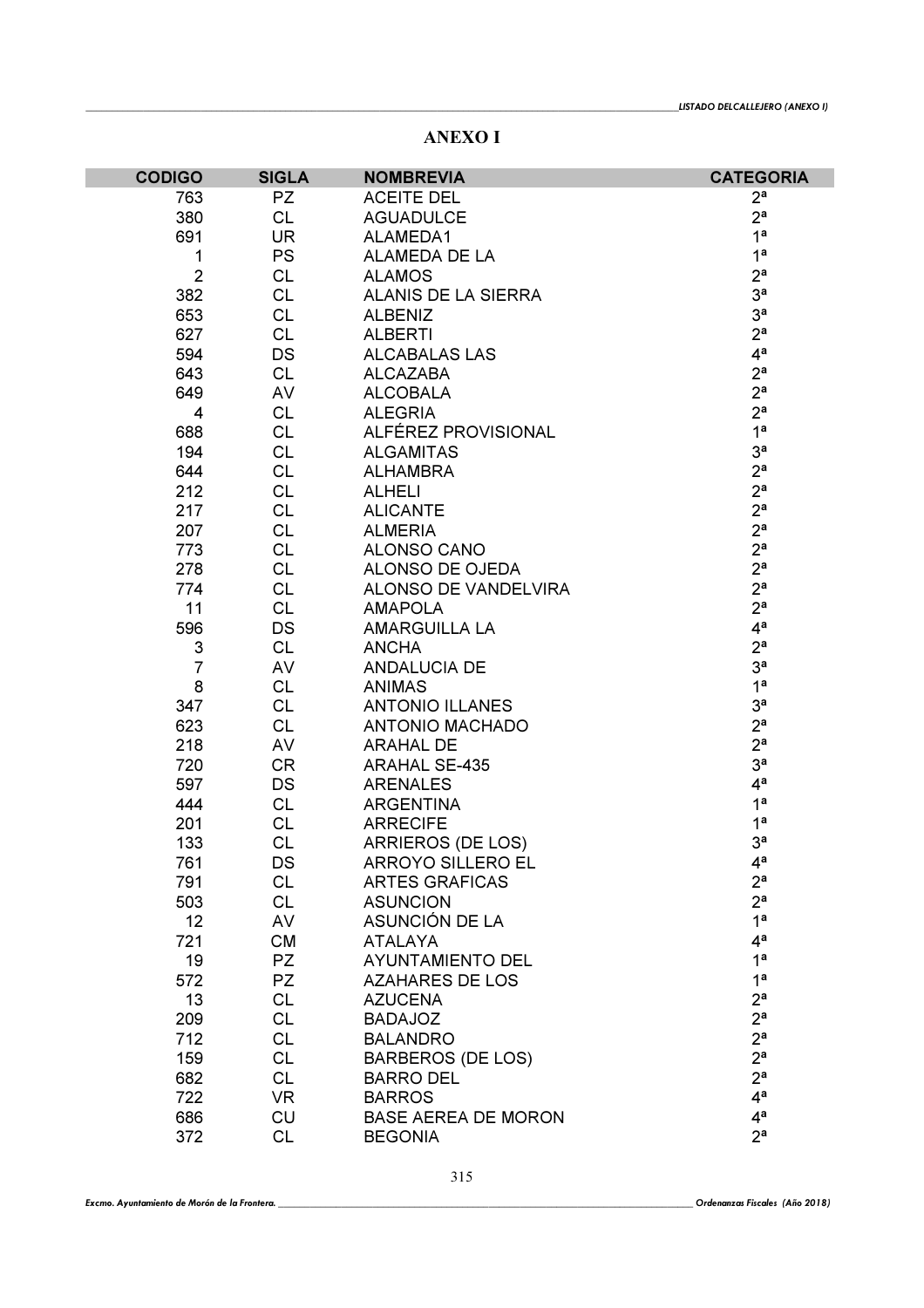| <b>CODIGO</b> | <b>SIGLA</b> | <b>NOMBREVIA</b>              | <b>CATEGORIA</b> |
|---------------|--------------|-------------------------------|------------------|
| 481           | <b>CL</b>    | <b>BELMONTE</b>               | 2 <sup>a</sup>   |
| 389           | <b>CL</b>    | <b>BERGANTIN</b>              | 2 <sup>a</sup>   |
| 705           | <b>CL</b>    | <b>BESANA</b>                 | 3 <sup>a</sup>   |
| 67            | <b>CL</b>    | <b>BLANQUEADORES (DE LOS)</b> | 3 <sup>a</sup>   |
| 16            | <b>CL</b>    | <b>BLAS DAVILA</b>            | 1 <sup>a</sup>   |
| 620           | <b>CL</b>    | <b>BLAS DE OTERO</b>          | 2 <sup>a</sup>   |
| 390           | <b>CL</b>    | <b>BOLIVIA</b>                | 2 <sup>a</sup>   |
| 176           | <b>CL</b>    | <b>BORMUJOS</b>               | 3 <sup>a</sup>   |
| 189           | <b>CL</b>    | <b>BORUJAS</b>                | 2 <sup>a</sup>   |
| 17            | <b>CL</b>    | <b>BOSQUE</b>                 | 1 <sup>a</sup>   |
| 216           | <b>CL</b>    | <b>BUEN AIRE</b>              | 1 <sup>a</sup>   |
| 219           | <b>CL</b>    | <b>BUENAVISTA</b>             | 2 <sup>a</sup>   |
| 505           | <b>CL</b>    | <b>BUENOS AIRES</b>           | 1 <sup>a</sup>   |
| 628           | <b>CL</b>    | <b>BULERIAS</b>               | 3 <sup>a</sup>   |
| 723           | <b>VR</b>    | <b>CABALLEROS LOS</b>         | 4 <sup>a</sup>   |
| 193           | <b>CL</b>    | <b>CABEZAS LAS</b>            | 2 <sup>a</sup>   |
| 635           | <b>CL</b>    | <b>CABRERA INFANTE</b>        | 2 <sup>a</sup>   |
| 10            | <b>CL</b>    | <b>CABREROS (DE LOS)</b>      | 3 <sup>a</sup>   |
| 220           | <b>CL</b>    | <b>CACERES</b>                | 2 <sup>a</sup>   |
| 18            | <b>CL</b>    | CADIZ                         | 2 <sup>a</sup>   |
| 692           | <b>CL</b>    | CAL                           | 3 <sup>a</sup>   |
| 391           | AV           | CAL (DE LA)                   | 4 <sup>a</sup>   |
| 674           | DS           | CALERAS DE LA SIERRA          | 4 <sup>a</sup>   |
| 673           | DS           | <b>CALERAS DEL PRADO</b>      | 4 <sup>a</sup>   |
| 15            | <b>CL</b>    | CALEROS (DE LOS)              | 2 <sup>a</sup>   |
| 651           | <b>CL</b>    | <b>CALETA</b>                 | 2 <sup>a</sup>   |
| 20            | <b>CL</b>    | <b>CALZADILLA</b>             | 1 <sup>a</sup>   |
| 344           | <b>CL</b>    | <b>CAMAREROS (DE LOS)</b>     | 2 <sup>a</sup>   |
| 716           | DS           | <b>CAMINO ALCOBA LA</b>       | 4 <sup>a</sup>   |
| 738           | DS           | <b>CAMINO MELA LA</b>         | 4 <sup>a</sup>   |
| 603           | DS           | <b>CAMINO PEÑAGUA</b>         | 4 <sup>a</sup>   |
| 756           | DS           | <b>CAMINO PURIFICIA</b>       | 4 <sup>a</sup>   |
| 21            | <b>CL</b>    | <b>CAMPANA</b>                | 2 <sup>a</sup>   |
| 684           | <b>CL</b>    | <b>CANOVAS DEL CASTILLO</b>   | 1 <sup>a</sup>   |
| 106           | <b>CL</b>    | <b>CANTARERIAS</b>            | 1 <sup>a</sup>   |
| 9             | <b>CL</b>    | <b>CANTARRANAS</b>            | 1 <sup>a</sup>   |
| 676           | CR           | <b>CANTERA BORUJAS</b>        | 4 <sup>a</sup>   |
| 675           | DS           | <b>CANTERAS</b>               | 4 <sup>a</sup>   |
| 139           | <b>CL</b>    | <b>CANTEROS (DE LOS)</b>      | 2 <sup>a</sup>   |
| 392           | <b>CL</b>    | <b>CANTILLANA</b>             | 2 <sup>a</sup>   |
| 393           | CJ           | <b>CANTINA</b>                | 4 <sup>a</sup>   |
| 24            | <b>CL</b>    | CAÑOS DE ARANDA               | 1 <sup>a</sup>   |
| 25            | <b>CL</b>    | <b>CAÑUELOS</b>               | 2 <sup>a</sup>   |
| 26            | <b>CL</b>    | <b>CAPITAN CALA</b>           | 1 <sup>a</sup>   |
| 71            | <b>CL</b>    | CARBONEROS (DE LOS)           | 3 <sup>a</sup>   |
| 27            | PZ           | <b>CARDENAL SPINOLA</b>       | 1 <sup>a</sup>   |
| 394           | <b>CL</b>    | <b>CARLOS ARRUZA</b>          | 2 <sup>a</sup>   |
| 179           | <b>CL</b>    | CARPINTEROS (DE LOS)          | 2 <sup>a</sup>   |
| 22            | <b>CL</b>    | <b>CARRERA LA</b>             | 1 <sup>a</sup>   |
| 53            | <b>CL</b>    | <b>CARREROS (DE LOS)</b>      | 3 <sup>a</sup>   |
| 554           | DS           | CARRETERA ALCOBA              | 4 <sup>a</sup>   |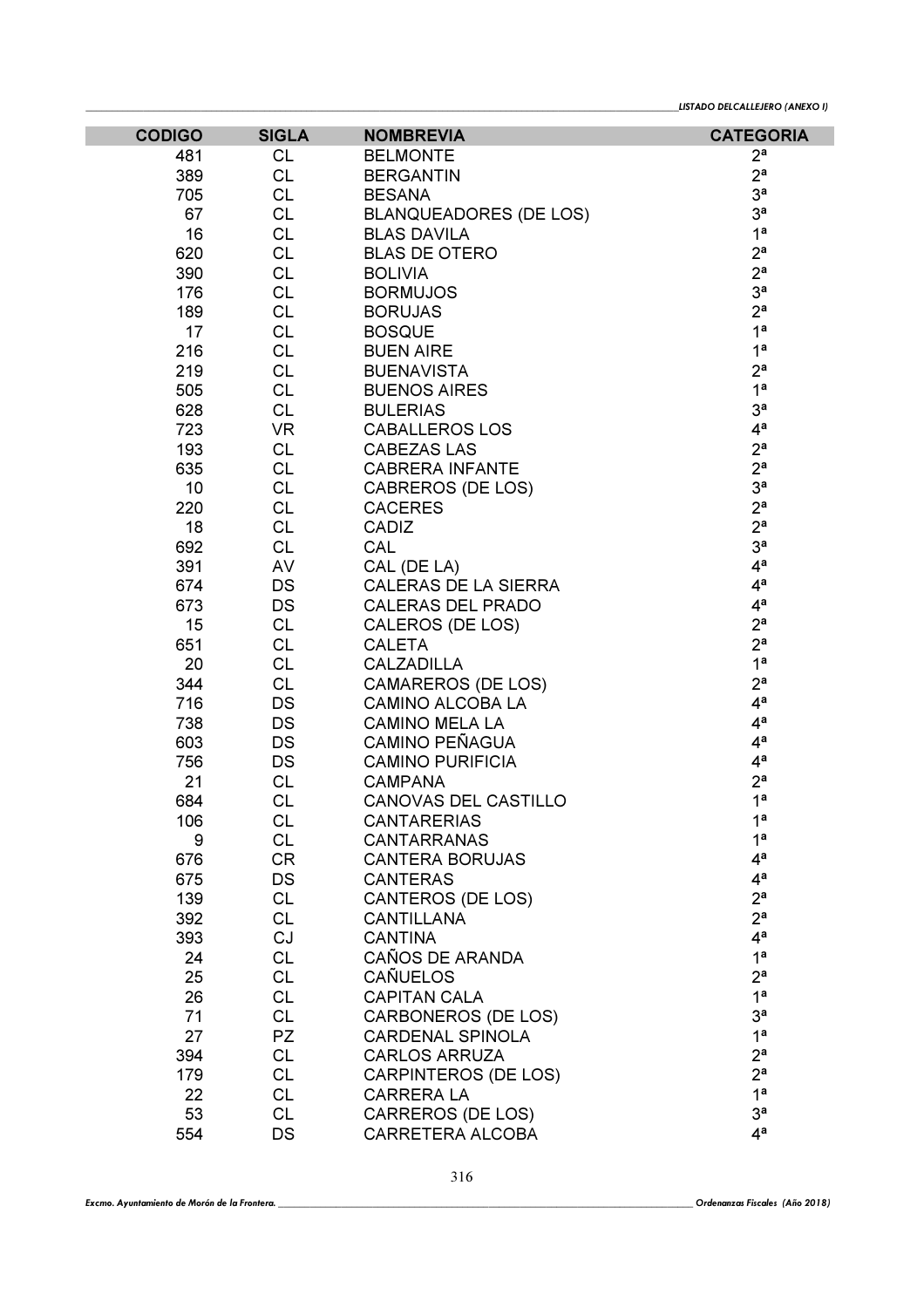| <b>CODIGO</b> | <b>SIGLA</b> | <b>NOMBREVIA</b>            | <b>CATEGORIA</b> |
|---------------|--------------|-----------------------------|------------------|
| 669           | <b>CL</b>    | <b>CASTILBLANCO ARROYOS</b> | $2^a$            |
| 277           | <b>CL</b>    | <b>CASTILLA VIEJA</b>       | 2 <sup>a</sup>   |
| 397           | <b>CL</b>    | <b>CASTILLEJA</b>           | 2 <sup>a</sup>   |
| 383           | <b>CL</b>    | <b>CASTILLO ALMODOVAR</b>   | 2 <sup>a</sup>   |
| 412           | ES           | <b>CASTILLO ESCALERA</b>    | 1 <sup>a</sup>   |
| 665           | LD           | <b>CASTILLO LADERA</b>      | 4 <sup>a</sup>   |
| 768           | <b>CL</b>    | <b>CASTILLO LASTRUCCI</b>   | 2 <sup>a</sup>   |
| 778           | <b>PZ</b>    | <b>CASTILLO LASTRUCCI</b>   | 2 <sup>a</sup>   |
| 300           | <b>CL</b>    | <b>CASTILLO MOTA</b>        | 2 <sup>a</sup>   |
| 360           | <b>CL</b>    | CASTILLO OLITE              | 2 <sup>a</sup>   |
| 329           | <b>CL</b>    | <b>CASTILLO SIMANCAS</b>    | 2 <sup>a</sup>   |
| 666           | SU           | <b>CASTILLO SUBIDA</b>      | 4 <sup>a</sup>   |
| 225           | <b>CL</b>    | <b>CASTILLOS LOS</b>        | 2 <sup>a</sup>   |
| 29            | <b>CL</b>    | <b>CASTRO</b>               | 2 <sup>a</sup>   |
| 710           | <b>CL</b>    | <b>CATAMARAN</b>            | 2 <sup>a</sup>   |
| 641           | <b>CL</b>    | <b>CAZORLA</b>              | 2 <sup>a</sup>   |
| 498           | <b>CM</b>    | <b>CEMENTERIO DEL</b>       | 2 <sup>a</sup>   |
| 398           | AV           | <b>CEMENTO DEL</b>          | 4 <sup>a</sup>   |
| 598           | DS           | <b>CERRO DEL JARDAL</b>     | 4 <sup>a</sup>   |
| 223           | <b>CL</b>    | <b>CERVANTES</b>            | 2 <sup>a</sup>   |
| 713           | <b>CL</b>    | <b>CESAR VALLEJO</b>        | 3 <sup>a</sup>   |
| 31            | <b>CL</b>    | <b>CEUTA</b>                | 2 <sup>a</sup>   |
| 403           | <b>CL</b>    | <b>CHICUELO</b>             | 2 <sup>a</sup>   |
| 170           | <b>CL</b>    | <b>CHILE</b>                | 2 <sup>a</sup>   |
| 772           | <b>CL</b>    | <b>CLARA CAMPOAMOR</b>      | 2 <sup>a</sup>   |
| 32            | <b>CL</b>    | <b>CLAVEL</b>               | 2 <sup>a</sup>   |
| 35            | <b>BO</b>    | <b>CMTE LAPATZA</b>         | 1 <sup>a</sup>   |
| 33            | <b>CL</b>    | <b>COCA</b>                 | 2 <sup>a</sup>   |
| 399           | <b>CL</b>    | <b>COLOMBIA</b>             | 2 <sup>a</sup>   |
| 227           | <b>CL</b>    | <b>COLONIA</b>              | 2 <sup>a</sup>   |
| 771           | <b>CL</b>    | <b>CONCEPCIÓN ARENAL</b>    | 2 <sup>a</sup>   |
| 39            | <b>CL</b>    | <b>CONCEPCIÓN BAJA</b>      | 4 <sup>a</sup>   |
| 706           | <b>CL</b>    | <b>CONCEPCIÓN BAJA</b>      | 4 <sup>a</sup>   |
| 358           | <b>CL</b>    | CONCEPCIÓN FRANCONETTI      | 2 <sup>a</sup>   |
| 724           | VR           | <b>CONGOSTO</b>             | $4^a$            |
| 264           | <b>CL</b>    | <b>CONSTANTINA</b>          | 2 <sup>a</sup>   |
| 41            | <b>CL</b>    | <b>CONTADOR</b>             | 2 <sup>a</sup>   |
| 711           | <b>CL</b>    | <b>CORBETA</b>              | 2 <sup>a</sup>   |
| 228           | <b>CL</b>    | <b>CORDOBA</b>              | 2 <sup>a</sup>   |
| 203           | <b>CL</b>    | <b>CORIPE</b>               | 2 <sup>a</sup>   |
| 725           | <b>CR</b>    | CORIPEC-339                 | 4 <sup>a</sup>   |
| 229           | <b>CL</b>    | <b>CORONIL EL</b>           | 2 <sup>a</sup>   |
| 726           | <b>CR</b>    | <b>CORONIL SE-436</b>       | 4 <sup>a</sup>   |
| 289           | <b>CL</b>    | <b>CORREDERA</b>            | 1 <sup>a</sup>   |
| 400           | <b>CL</b>    | <b>COSTA RICA</b>           | 2 <sup>a</sup>   |
| 62            | <b>CL</b>    | <b>COSTURERAS (DE LAS)</b>  | 3 <sup>a</sup>   |
| 599           | DS           | COTO EL                     | 4 <sup>a</sup>   |
| 401           | <b>CL</b>    | <b>COVADONGA</b>            | 2 <sup>a</sup>   |
| 45            | <b>CL</b>    | <b>CRUZ VERDE</b>           | 2 <sup>a</sup>   |
| 501           | <b>CL</b>    | <b>CUBA</b>                 | 2 <sup>a</sup>   |
| 468           | <b>CL</b>    | <b>CUERNO DEL</b>           | 3 <sup>a</sup>   |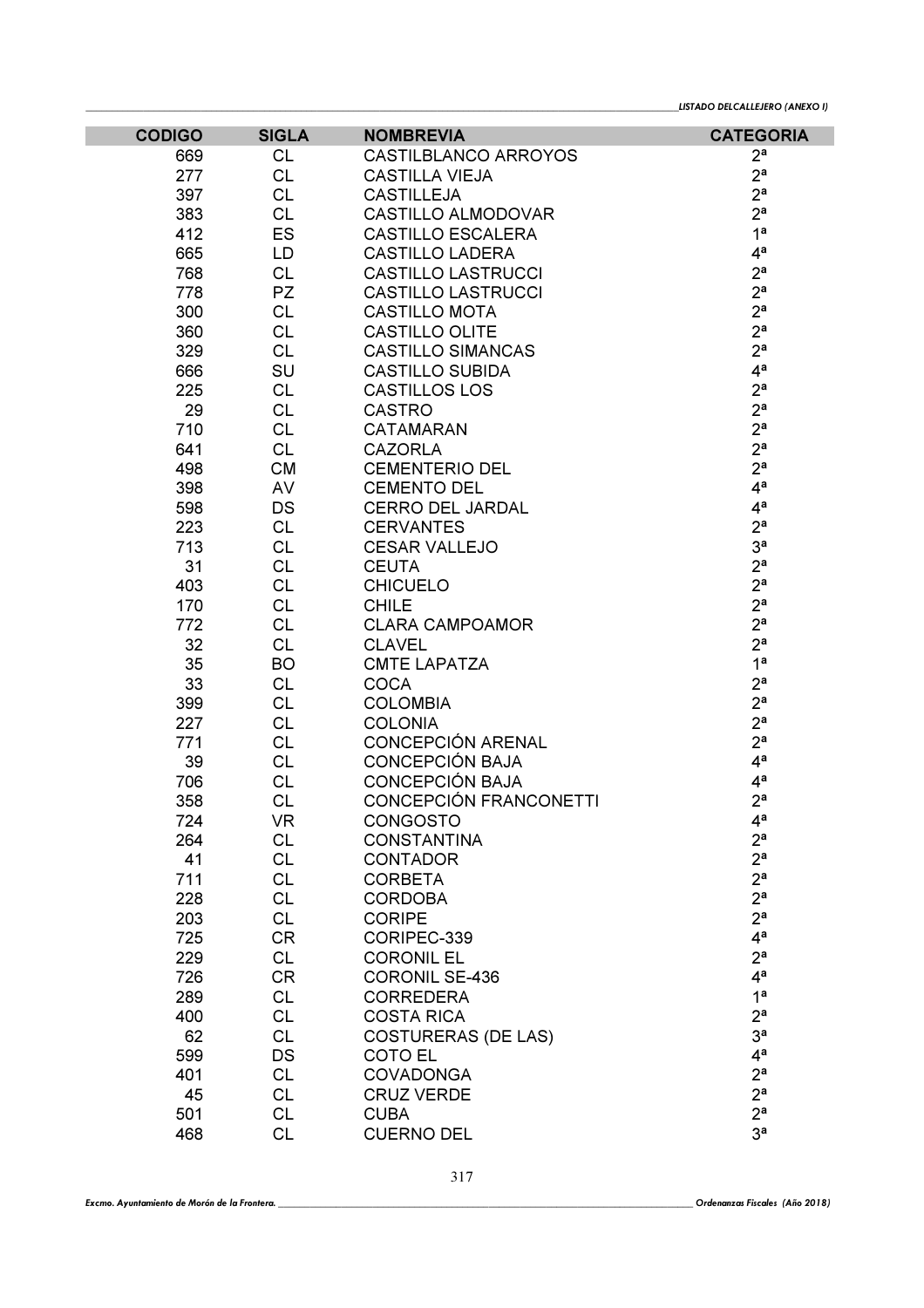| <b>CODIGO</b> | <b>SIGLA</b> | <b>NOMBREVIA</b>             | <b>CATEGORIA</b> |
|---------------|--------------|------------------------------|------------------|
| 46            | <b>CL</b>    | <b>CUESTA PORTILLO</b>       | 1 <sup>a</sup>   |
| 638           | <b>CL</b>    | <b>DALI</b>                  | 2 <sup>a</sup>   |
| 47            | <b>CL</b>    | <b>DALIA</b>                 | 2 <sup>a</sup>   |
| 727           | <b>CM</b>    | <b>DE VICARIO</b>            | 1 <sup>a</sup>   |
| 405           | <b>CL</b>    | <b>DEBLA</b>                 | 2 <sup>a</sup>   |
| 728           | <b>VR</b>    | <b>DEHESA ARENALES</b>       | 4 <sup>a</sup>   |
| 729           | <b>VR</b>    | DEHESA SIERRA SAN JUAN       | 4 <sup>a</sup>   |
| 667           | PZ           | <b>DEPORTE DEL</b>           | 2 <sup>a</sup>   |
| 48            | <b>CL</b>    | <b>DIAMELA</b>               | 2 <sup>a</sup>   |
| 330           | <b>CL</b>    | <b>DIEGO ALMAGRO</b>         | 2 <sup>a</sup>   |
| 776           | <b>CL</b>    | DIEGO RIAÑO                  | 2 <sup>a</sup>   |
| 356           | <b>CL</b>    | <b>DIEGO GASTOR</b>          | 2 <sup>a</sup>   |
| 265           | DS           | <b>DISEMINADOS</b>           | 4 <sup>a</sup>   |
| 65            | <b>CL</b>    | DITEROS (DE LOS)             | 2 <sup>a</sup>   |
| 693           | <b>CL</b>    | DOCTOR CRUZ AUÑON            | 1 <sup>a</sup>   |
| 51            | <b>CL</b>    | DOCTOR IÑIGO                 | 2 <sup>a</sup>   |
| 765           | <b>CL</b>    | <b>DOLORES IBARRURI</b>      | 2 <sup>a</sup>   |
| 661           | PJ           | DOCTOR SÁNCHEZ GUIJO         | 1 <sup>a</sup>   |
| 49            | <b>CL</b>    | DOLORES PEREZ CERRALBO       | 1 <sup>a</sup>   |
| 406           | <b>CL</b>    | DOMINGO ORTEGA               | 2 <sup>a</sup>   |
| 650           | <b>CL</b>    | <b>DOÑANA</b>                | 2 <sup>a</sup>   |
| 190           | <b>CL</b>    | <b>DOS HERMANAS</b>          | 2 <sup>a</sup>   |
| 687           | <b>CL</b>    | <b>DR FLEMING</b>            | 1 <sup>a</sup>   |
| 408           | <b>CL</b>    | <b>ECUADOR</b>               | 2 <sup>a</sup>   |
| 52            | <b>CL</b>    | <b>EDUARDO DATO</b>          | 1 <sup>a</sup>   |
| 600           | DS           | <b>ENCARNACIONES LAS</b>     | 4 <sup>a</sup>   |
| 72            | <b>CL</b>    | <b>EMPEDRADORES (DE LOS)</b> | 3 <sup>a</sup>   |
| 702           | <b>CL</b>    | ERA DE LA                    | 3 <sup>a</sup>   |
| 54            | <b>CL</b>    | <b>ESCOLASTICA</b>           | 3 <sup>a</sup>   |
| 231           | <b>PZ</b>    | ESPAÑA DE                    | 2 <sup>a</sup>   |
| 601           | <b>DS</b>    | <b>ESPARTEROS</b>            | 4 <sup>a</sup>   |
| 191           | <b>CL</b>    | <b>ESPARTINAS</b>            | 2 <sup>a</sup>   |
| 678           | <b>CL</b>    | <b>ESPARTO DEL</b>           | 2 <sup>a</sup>   |
| 690           | <b>CL</b>    | <b>ESPINOS</b>               | 2 <sup>a</sup>   |
| 55            | <b>CL</b>    | <b>ESPIRITU SANTO</b>        | $2^{\mathsf{a}}$ |
| 787           | <b>CL</b>    | <b>ESPUELA</b>               | 2 <sup>a</sup>   |
| 56            | AV           | <b>ESTACION DE LA</b>        | 2 <sup>a</sup>   |
| 340           | <b>CL</b>    | <b>ESTEPA</b>                | 2 <sup>a</sup>   |
| 785           | <b>CL</b>    | <b>ESTRIBO</b>               | 2 <sup>a</sup>   |
| 413           | <b>CL</b>    | <b>FANDANGO</b>              | 2 <sup>a</sup>   |
| 587           | <b>UR</b>    | <b>FAROLA LA</b>             | 2 <sup>a</sup>   |
| 173           | PZ           | <b>FEDERICO GARCÍA LORCA</b> | 2 <sup>a</sup>   |
| 233           | <b>BO</b>    | <b>FELIPE RINALDI</b>        | 2 <sup>a</sup>   |
| 59            | <b>CL</b>    | FERNANDO VILLALON            | 1 <sup>a</sup>   |
| 770           | <b>CL</b>    | <b>FLORA TRISTAN</b>         | 2 <sup>a</sup>   |
| 60            | PZ           | <b>FLORES DE LAS</b>         | 2 <sup>a</sup>   |
|               |              |                              | 2 <sup>a</sup>   |
| 602           | DS           | <b>FONTANAL EL</b>           | 2 <sup>a</sup>   |
| 273           | <b>CL</b>    | <b>FRAGATA</b>               | 3 <sup>a</sup>   |
| 61            | <b>CL</b>    | <b>FRANCISCO DIAZ</b>        | 2 <sup>a</sup>   |
| 414           | <b>CL</b>    | <b>FRASCUELO</b>             | 1 <sup>a</sup>   |
| 14            | <b>CL</b>    | FRAY DIEGO CADIZ             |                  |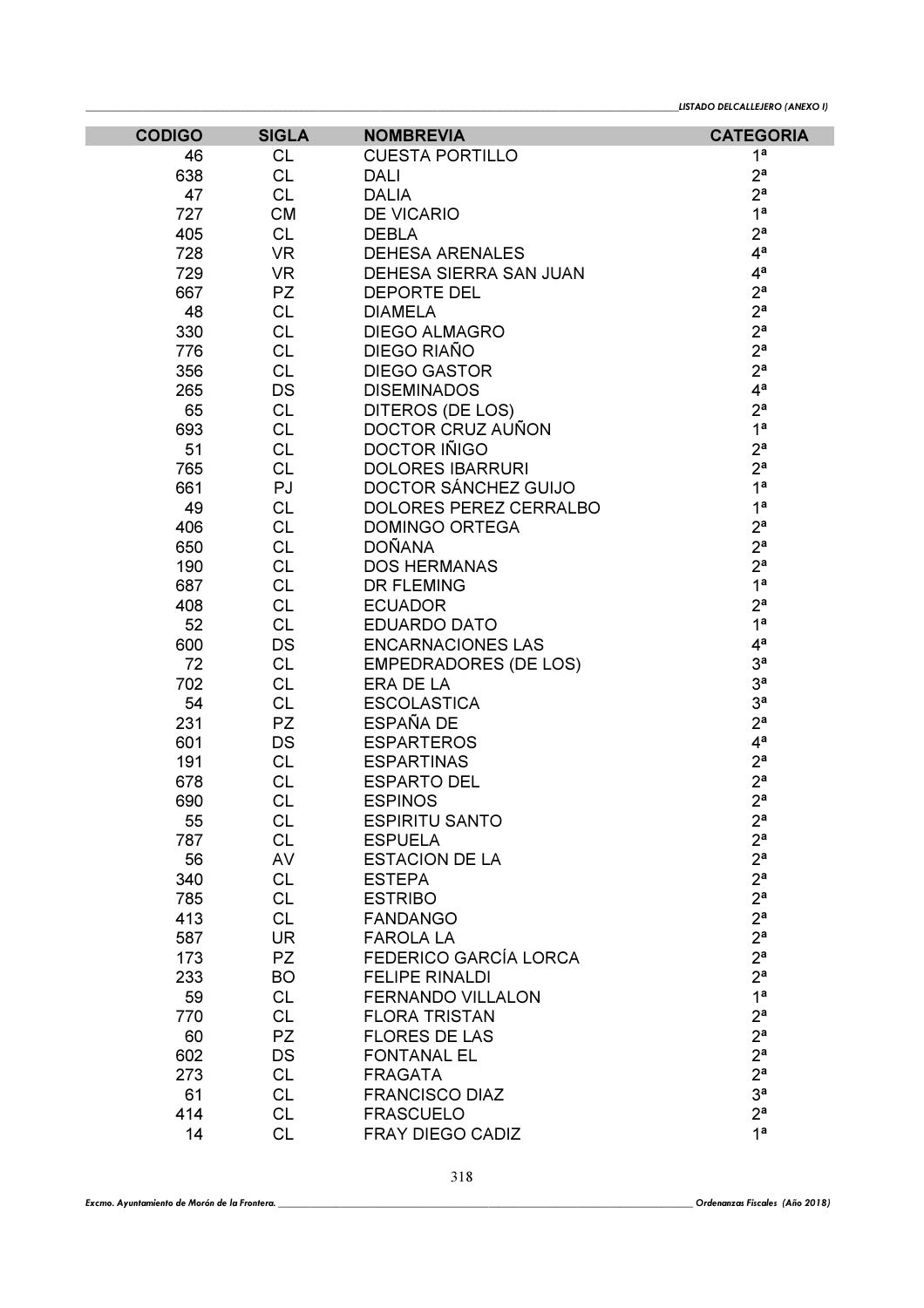| <b>CODIGO</b> | <b>SIGLA</b>           | <b>NOMBREVIA</b>                      | <b>CATEGORIA</b>                 |
|---------------|------------------------|---------------------------------------|----------------------------------|
| 64            | <b>CL</b>              | <b>FUENSANTA</b>                      | 2 <sup>a</sup>                   |
| 154           | <b>CL</b>              | <b>FUENTENUEVA</b>                    | 2 <sup>a</sup>                   |
| 730           | СM                     | <b>FUENTE DEL PIOJO</b>               | 4 <sup>a</sup>                   |
| 707           | <b>CL</b>              | <b>GABARRA</b>                        | 2 <sup>a</sup>                   |
| 625           | <b>CL</b>              | <b>GABRIEL CELAYA</b>                 | 2 <sup>a</sup>                   |
| 708           | <b>CL</b>              | <b>GALEON</b>                         | 2 <sup>a</sup>                   |
| 342           | <b>CL</b>              | <b>GALEON</b>                         | 2 <sup>a</sup>                   |
| 709           | <b>CL</b>              | <b>GALERA</b>                         | 2 <sup>a</sup>                   |
| 415           | <b>CL</b>              | <b>GALERA</b>                         | 2 <sup>a</sup>                   |
| 237           | <b>PS</b>              | <b>GALLO DE EL</b>                    | 2 <sup>a</sup>                   |
| 626           | <b>CL</b>              | <b>GARCÍA LORCA</b>                   | 2 <sup>a</sup>                   |
| 66            | <b>CL</b>              | <b>GARCIA MARIN</b>                   | 2 <sup>a</sup>                   |
| 632           | <b>CL</b>              | <b>GARCÍA MARQUEZ</b>                 | 2 <sup>a</sup>                   |
| 236           | <b>CL</b>              | <b>GELVES</b>                         | 3 <sup>a</sup>                   |
| 210           | <b>CL</b>              | <b>GENIL</b>                          | 2 <sup>a</sup>                   |
| 339           | <b>CL</b>              | <b>GENTE DEL PUEBLO</b>               | 2 <sup>a</sup><br>2 <sup>a</sup> |
| 621<br>235    | <b>CL</b><br><b>CL</b> | <b>GERARDO DIEGO</b><br><b>GERENA</b> | 2 <sup>a</sup>                   |
| 192           | <b>CL</b>              | <b>GINES</b>                          | 3 <sup>a</sup>                   |
| 646           | <b>CL</b>              | <b>GIRALDA</b>                        | 2 <sup>a</sup>                   |
| 355           | <b>CL</b>              | <b>GLADIOLO</b>                       | 2 <sup>a</sup>                   |
| 780           | <b>CL</b>              | <b>GLORIA FUERTES</b>                 | 2 <sup>a</sup>                   |
| 762           | PZ                     | <b>GOMEZ TERUEL</b>                   | 1 <sup>a</sup>                   |
| 314           | <b>CL</b>              | <b>GONZALEZ PALOMINO</b>              | 1 <sup>a</sup>                   |
| 790           | <b>CL</b>              | <b>GONZALO BILBAO</b>                 | 2 <sup>a</sup>                   |
| 731           | <b>CM</b>              | <b>GORDILLAS LAS</b>                  | 2 <sup>a</sup>                   |
| 639           | <b>CL</b>              | <b>GOYA</b>                           | 2 <sup>a</sup>                   |
| 349           | <b>CL</b>              | <b>GRAN CAPITAN</b>                   | 2 <sup>a</sup>                   |
| 238           | <b>CL</b>              | <b>GRANADA</b>                        | 2 <sup>a</sup>                   |
| 654           | <b>CL</b>              | <b>GRANADOS</b>                       | 2 <sup>a</sup>                   |
| 168           | <b>CL</b>              | <b>GRECOEL</b>                        | 2 <sup>a</sup>                   |
| 672           | DS                     | <b>GUADAIRA</b>                       | 2 <sup>a</sup>                   |
| 73            | <b>CL</b>              | <b>GUARNICIONEROS (DE LOS)</b>        | 3 <sup>a</sup>                   |
| 417           | <b>CL</b>              | <b>GUATEMALA</b>                      | 2 <sup>a</sup>                   |
| 792           | СL                     | <b>GUTEMBERG</b>                      | 2ª                               |
| 657           | <b>CL</b>              | <b>HAITI</b>                          | 2 <sup>a</sup>                   |
| 681           | <b>CL</b>              | <b>HARINA DE LA</b>                   | 2 <sup>a</sup>                   |
| 74            | <b>CL</b>              | <b>HAZA</b>                           | 2 <sup>a</sup>                   |
| 588           | <b>CL</b>              | HERMANA CELESTINA                     | 1 <sup>a</sup>                   |
| 290           | <b>CL</b>              | HERMANA PUREZA CRUZ                   | 1 <sup>a</sup>                   |
| 363           | <b>CL</b>              | <b>HERNAN CORTES</b>                  | 2 <sup>a</sup>                   |
| 767           | <b>CL</b>              | <b>HERNAN RUIZ II</b>                 | 2 <sup>a</sup>                   |
| 75            | <b>CL</b>              | HERNÁNDEZ PASTORINO                   | 2 <sup>a</sup>                   |
| 305           | <b>CL</b>              | <b>HERNANDO DE SOTO</b>               | 2 <sup>a</sup>                   |
| 783           | <b>CL</b>              | <b>HERRADURA</b>                      | 2 <sup>a</sup>                   |
| 77            | <b>CL</b>              | <b>HIDALGO</b>                        | 2 <sup>a</sup>                   |
| 418           | AV                     | HISPANIDAD DE LA                      | 1 <sup>a</sup>                   |
| 384           | <b>CL</b>              | HNOS ALVAREZ QUINTERO                 | 1 <sup>a</sup>                   |
| 76            | <b>CL</b>              | <b>HOJALATEROS (DE LOS)</b>           | 3 <sup>a</sup>                   |
| 715           | <b>CL</b>              | <b>HOJIBLANCA</b>                     | 2 <sup>a</sup><br>2 <sup>a</sup> |
| 658           | <b>CL</b>              | <b>HONDURAS</b>                       |                                  |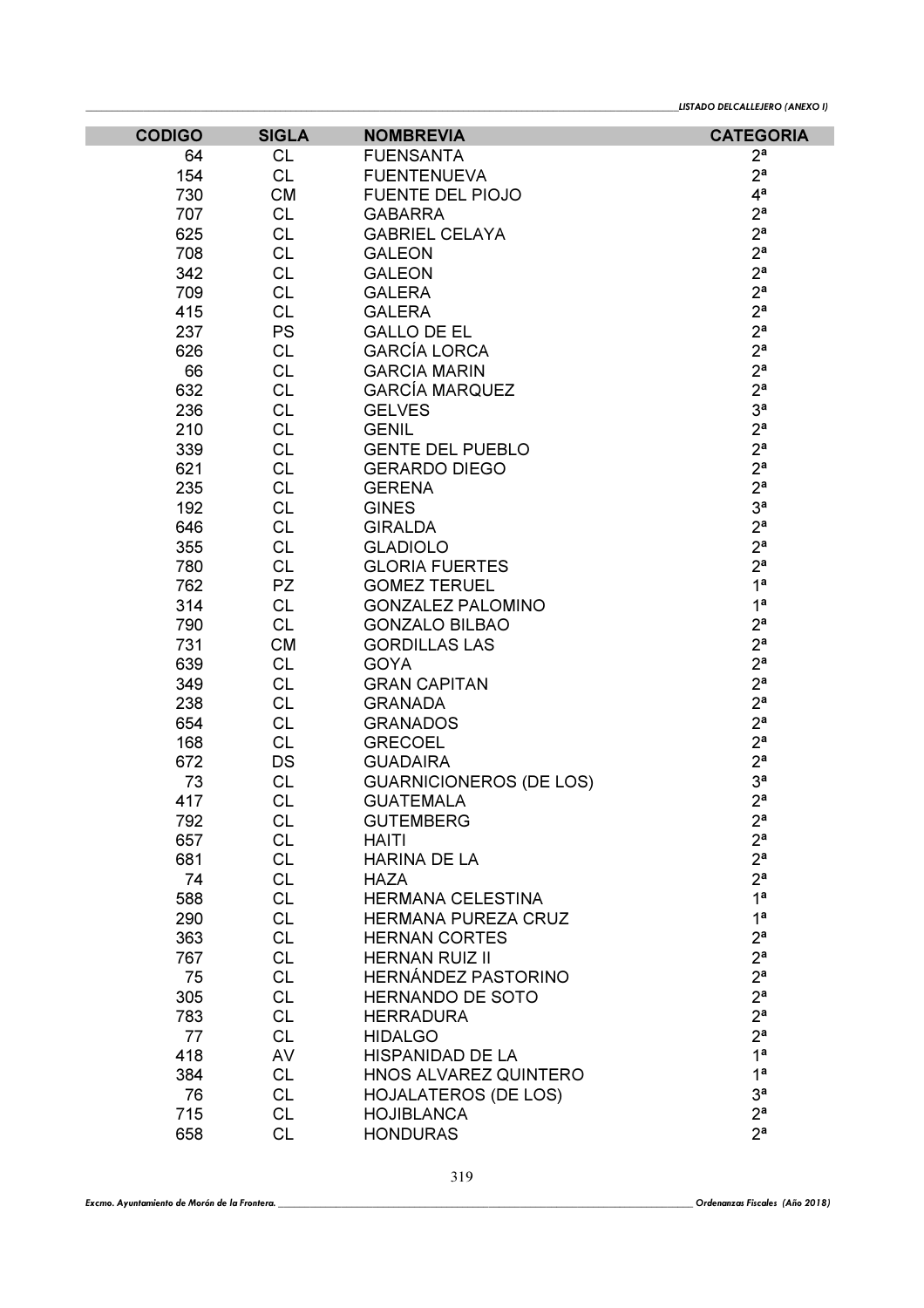| <b>CODIGO</b> | <b>SIGLA</b> | <b>NOMBREVIA</b>                                              | <b>CATEGORIA</b> |
|---------------|--------------|---------------------------------------------------------------|------------------|
| 130           | <b>CL</b>    | <b>HORTELANOS (DE LOS)</b>                                    | 2 <sup>a</sup>   |
| 374           | <b>CL</b>    | <b>HORTENSIA</b>                                              | 2 <sup>a</sup>   |
| 704           | <b>CL</b>    | HOZ DE LA                                                     | 3 <sup>a</sup>   |
| 215           | <b>CL</b>    | <b>HUELVA</b>                                                 | 2 <sup>a</sup>   |
| 732           | <b>VR</b>    | <b>HUERTO GAENA</b>                                           | 4 <sup>a</sup>   |
| 79            | <b>CL</b>    | <b>HUMANES</b>                                                | 3 <sup>a</sup>   |
| 182           | <b>CL</b>    | <b>HUNDIDERO</b>                                              | 2 <sup>a</sup>   |
| 793           | <b>CL</b>    | <b>IMPRENTA</b>                                               | 2 <sup>a</sup>   |
| 696           | <b>PL</b>    | <b>INDUSTRIAL BORUJAS E</b>                                   | 3 <sup>a</sup>   |
| 337           | <b>CL</b>    | <b>JABONERIA</b>                                              | 2 <sup>a</sup>   |
| 80            | <b>CL</b>    | <b>JAEN</b>                                                   | 2 <sup>a</sup>   |
| 81            | <b>CL</b>    | <b>JAZMIN</b>                                                 | 2 <sup>a</sup>   |
| 82            | <b>CL</b>    | <b>JEREZ ALTA</b>                                             | 1 <sup>a</sup>   |
| 83            | <b>CL</b>    | <b>JEREZ BAJA</b>                                             | 1 <sup>a</sup>   |
| 733           | <b>VR</b>    | <b>JESUS</b>                                                  | 4 <sup>a</sup>   |
| 664           | <b>CT</b>    | JESÚS DE                                                      | 4 <sup>a</sup>   |
| 634           | <b>CL</b>    | <b>JORGE LUIS BORGES</b>                                      | 2 <sup>a</sup>   |
| 617           | <b>CL</b>    | <b>JOSE AGUSTÍN GOYTISOLO</b>                                 | 2 <sup>a</sup>   |
| 178           | <b>CL</b>    | <b>JOSE JULIO VELEZ</b>                                       | 2 <sup>a</sup>   |
| 375           | <b>CL</b>    | <b>JOSELITO</b>                                               | 2 <sup>a</sup>   |
| 86            | <b>CL</b>    | <b>JUAN DE PALMA</b>                                          | 1 <sup>a</sup>   |
| 174           | PZ           | <b>JUAN RAMON JIMENEZ</b>                                     | 2 <sup>a</sup>   |
| 407           | <b>CL</b>    | <b>JUAN SEBASTIÁN EL CANO</b>                                 | 2 <sup>a</sup>   |
| 87            | <b>CL</b>    | JUEZ GONZALEZ ROYANO                                          | 2 <sup>a</sup>   |
| 680           | <b>CL</b>    | <b>JUNCIA DE LA</b>                                           | 2 <sup>a</sup>   |
| 671           | DS           | LA ROMERA                                                     | 4 <sup>a</sup>   |
| 734           | <b>PB</b>    | <b>LAGARTIJA LA</b>                                           | 4 <sup>a</sup>   |
| 419           | <b>CL</b>    | <b>LAGARTIJO</b>                                              | 2 <sup>a</sup>   |
| 90            | <b>CL</b>    | LARA                                                          | 1 <sup>a</sup>   |
| 94            | <b>CL</b>    | LAVANDERAS (DE LAS)                                           | 3 <sup>a</sup>   |
| 187           | <b>CL</b>    | <b>LEBRIJA</b>                                                | 2 <sup>a</sup>   |
| 421           | <b>CL</b>    | <b>LEGAZPI</b>                                                | 2 <sup>a</sup>   |
| 351           | <b>CL</b>    | <b>LEPANTO</b>                                                | 2 <sup>a</sup>   |
| 794           | <b>CL</b>    | <b>LINOTIPIA</b>                                              | 2 <sup>a</sup>   |
| 91            | <b>CL</b>    | <b>LIRIO</b>                                                  | $2^{\mathsf{a}}$ |
| 96            | <b>CL</b>    | <b>LLANETE</b>                                                | 2 <sup>a</sup>   |
| 92            | <b>CL</b>    | <b>LOBATO</b>                                                 | 1 <sup>a</sup>   |
| 169           | <b>CL</b>    | LOPE DE VEGA                                                  | 2 <sup>a</sup>   |
| 295           | <b>CL</b>    | LORA DE LRIO                                                  | 2 <sup>a</sup>   |
| 775           | <b>CL</b>    | LORENCO DE OVIEDO                                             | 2 <sup>a</sup>   |
| 253           | <b>CL</b>    | <b>LORETO</b>                                                 | 1 <sup>a</sup>   |
| 619           | <b>CL</b>    | <b>LUIS CERNUDA</b>                                           | 2 <sup>a</sup>   |
| 95            | <b>CL</b>    | <b>LUIS DAOIZ</b>                                             | 1 <sup>a</sup>   |
| 423           | <b>CL</b>    | <b>LUIS MAZANTINI</b>                                         | 2 <sup>a</sup>   |
|               | <b>CL</b>    |                                                               | 2 <sup>a</sup>   |
| 616<br>779    | <b>CL</b>    | <b>MADRE DOLORES MARQUEZ</b><br><b>MAESTRAS HERMANAS VEGA</b> | 2 <sup>a</sup>   |
|               | <b>PZ</b>    |                                                               | 2 <sup>a</sup>   |
| 782           |              | <b>MAESTRO EDUARDO ESCALANTE</b>                              | 2 <sup>a</sup>   |
| 98            | <b>CL</b>    | <b>MAGNOLIA</b>                                               | 2 <sup>a</sup>   |
| 241           | PZ           | <b>MAGNOLIAS DE LAS</b>                                       | 2 <sup>a</sup>   |
| 239           | <b>CL</b>    | <b>MAIRENA</b>                                                | 2 <sup>a</sup>   |
| 99            | <b>CL</b>    | <b>MALAGA</b>                                                 |                  |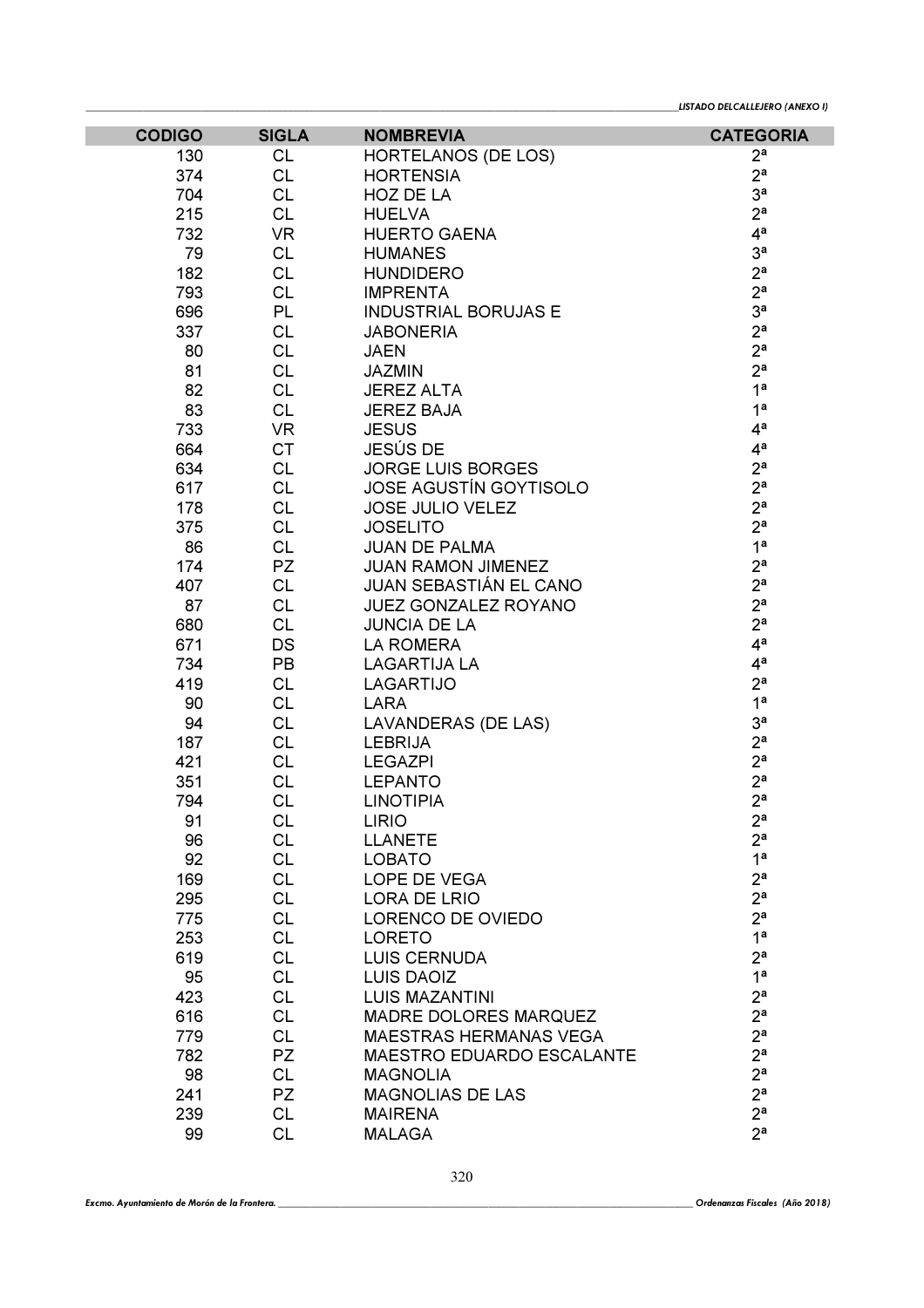| <b>CODIGO</b> | <b>SIGLA</b> | <b>NOMBREVIA</b>            | <b>CATEGORIA</b> |
|---------------|--------------|-----------------------------|------------------|
| 424           | AV           | <b>MANCERA DE</b>           | 3 <sup>a</sup>   |
| 425           | <b>CL</b>    | <b>MANISES</b>              | 1 <sup>a</sup>   |
| 426           | <b>CL</b>    | <b>MANOLETE</b>             | 2 <sup>a</sup>   |
| 70            | PZ           | <b>MANOLITO PEREZ</b>       | 2 <sup>a</sup>   |
| 100           | <b>CL</b>    | <b>MANUEL ALES GONZALEZ</b> | 2 <sup>a</sup>   |
| 101           | <b>CL</b>    | <b>MANUEL BARRIOS</b>       | 2 <sup>a</sup>   |
| 428           | <b>CL</b>    | <b>MANUEL MARTÍN GARCIA</b> | 2 <sup>a</sup>   |
| 432           | <b>CL</b>    | MANUEL OLMEDO SERRANO       | 2 <sup>a</sup>   |
| 102           | <b>CL</b>    | <b>MARCHENA</b>             | 1 <sup>a</sup>   |
| 737           | <b>CR</b>    | <b>MARCHENA A-361</b>       | 4 <sup>a</sup>   |
| 103           | <b>CL</b>    | <b>MARIA AUXILIADORA</b>    | 2 <sup>a</sup>   |
| 766           | <b>CL</b>    | <b>MARIA ZAMBRANO</b>       | 2 <sup>a</sup>   |
| 104           | <b>CL</b>    | <b>MARIANO HERNANDEZ</b>    | 1 <sup>a</sup>   |
| 105           | <b>CL</b>    | <b>MARQUESA DE SALES</b>    | 2 <sup>a</sup>   |
| 777           | <b>CL</b>    | <b>MARTIN DE GAINZA</b>     | 2 <sup>a</sup>   |
| 348           | <b>CL</b>    | <b>MARTINETE</b>            | 2 <sup>a</sup>   |
| 557           | PL           | <b>MATA ALCOZARINA</b>      | $4^a$            |
| 361           | <b>CL</b>    | <b>MATADERO</b>             | 2 <sup>a</sup>   |
| 431           | <b>CL</b>    | <b>MEJICO</b>               | 2 <sup>a</sup>   |
| 107           | <b>CL</b>    | <b>MELILLA</b>              | 2 <sup>a</sup>   |
| 442           | <b>PZ</b>    | <b>MENESES</b>              | 1 <sup>a</sup>   |
| 504           | CJ           | <b>MENOR</b>                | 2 <sup>a</sup>   |
| 473           | PZ           | <b>MERCED DE LA</b>         | 2 <sup>a</sup>   |
| 420           | <b>CL</b>    | <b>MERCED LA</b>            | 2 <sup>a</sup>   |
| 645           | <b>CL</b>    | <b>MEZQUITA</b>             | 2 <sup>a</sup>   |
| 624           | <b>CL</b>    | MIGUEL HERNANDEZ            | 2 <sup>a</sup>   |
| 175           | <b>PZ</b>    | <b>MIGUEL HERNANDEZ</b>     | 2 <sup>a</sup>   |
| 359           | <b>CL</b>    | <b>MINAS</b>                | 2 <sup>a</sup>   |
| 613           | <b>UR</b>    | <b>MIRASIERRA</b>           | 1 <sup>a</sup>   |
| 508           | <b>CL</b>    | <b>MISERICORDIA</b>         | 2 <sup>a</sup>   |
| 741           | <b>VR</b>    | <b>MOILINOS DE LOS</b>      | 4 <sup>a</sup>   |
| 188           | <b>CL</b>    | <b>MOLARES LOS</b>          | 2 <sup>a</sup>   |
| 740           | <b>VR</b>    | <b>MOLINILLO DEL</b>        | 4 <sup>a</sup>   |
| 109           | <b>CL</b>    | <b>MOLINO LA PRIETA</b>     | 2 <sup>a</sup>   |
| 108           | <b>CL</b>    | <b>MOLINOS</b>              | $2^a$            |
| 319           | AV           | <b>MONTELLANO</b>           | 2 <sup>a</sup>   |
| 205           | <b>CL</b>    | <b>MONTELLANO</b>           | 3 <sup>a</sup>   |
| 742           | <b>CR</b>    | <b>MONTELLANO A-361</b>     | $4^a$            |
| 134           | <b>CL</b>    | <b>MONTESTRUQUE</b>         | 2 <sup>a</sup>   |
| 784           | <b>CL</b>    | <b>MONTURA</b>              | 2 <sup>a</sup>   |
| 743           | <b>CR</b>    | <b>MORCILLO SE-457</b>      | 4 <sup>a</sup>   |
| 324           | <b>CR</b>    | <b>MORON ALCALA</b>         | 4 <sup>a</sup>   |
| 677           | <b>CR</b>    | <b>MORON ALCALA KM42</b>    | 4 <sup>a</sup>   |
| 322           | <b>CR</b>    | <b>MORON ARAHAL</b>         | 4 <sup>a</sup>   |
| 540           | <b>CR</b>    | <b>MORON CORIPE</b>         | 4 <sup>a</sup>   |
| 541           | <b>CR</b>    | <b>MORON CORONIL</b>        | 4 <sup>a</sup>   |
| 221           | <b>CR</b>    | <b>MORON MARCHENA</b>       | 4 <sup>a</sup>   |
| 685           | <b>CR</b>    | <b>MORON MONTELLANO</b>     | 4 <sup>a</sup>   |
| 542           | <b>CR</b>    | <b>MORON PRUNA</b>          | 4 <sup>a</sup>   |
| 694           | <b>CL</b>    | <b>MORONA DE LA</b>         | 2 <sup>a</sup>   |
| 695           | <b>CL</b>    | <b>MORONITA</b>             | 2 <sup>a</sup>   |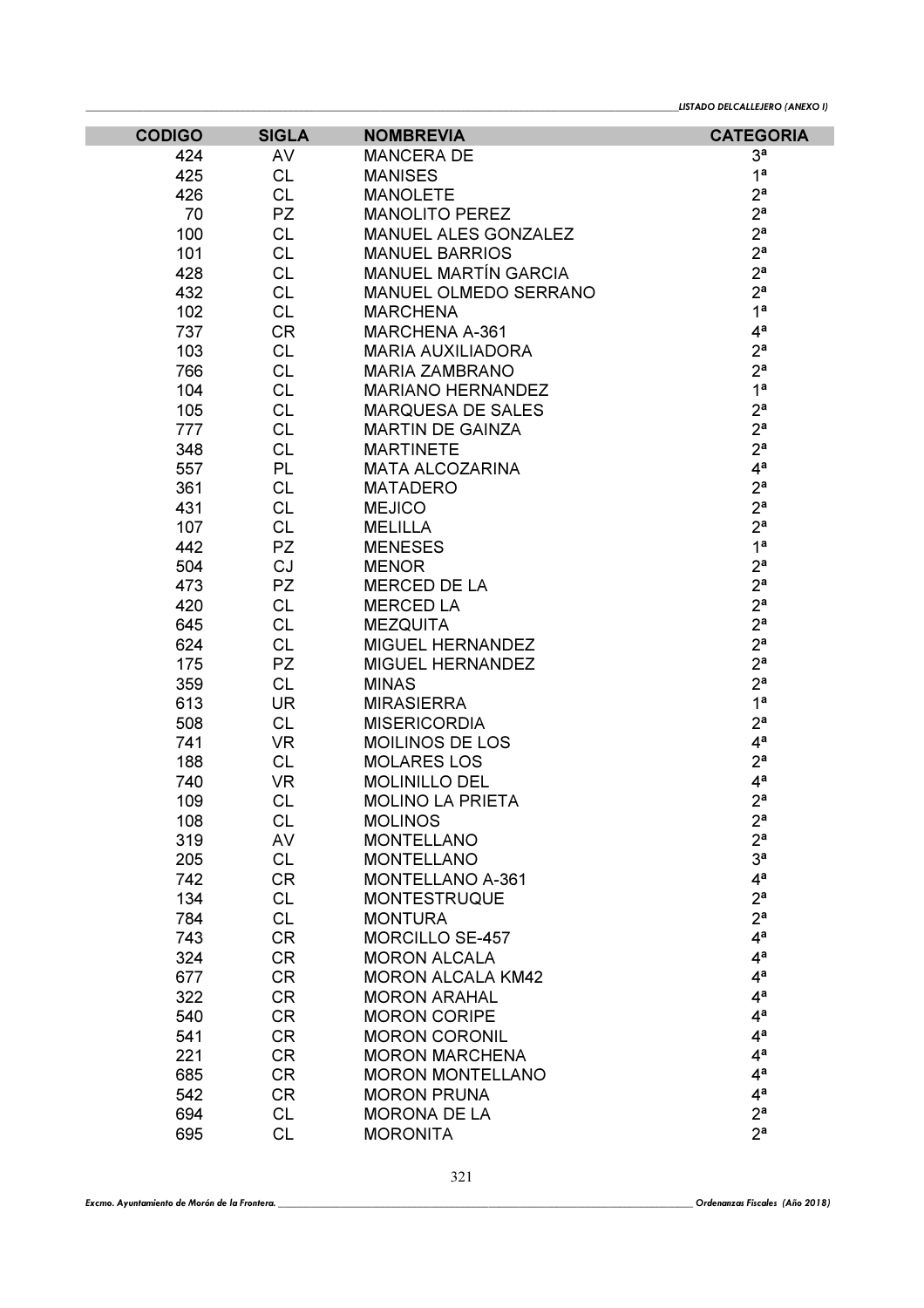| <b>CODIGO</b> | <b>SIGLA</b> | <b>NOMBREVIA</b>    | <b>CATEGORIA</b> |
|---------------|--------------|---------------------|------------------|
| 240           | <b>CL</b>    | <b>MURCIA</b>       | 2 <sup>a</sup>   |
| 271           | <b>CL</b>    | <b>MURILLO</b>      | 2 <sup>a</sup>   |
| 112           | <b>CL</b>    | <b>NARDO</b>        | 2 <sup>a</sup>   |
| 434           | <b>CL</b>    | <b>NAVIO</b>        | 2 <sup>a</sup>   |
| 436           | <b>CL</b>    | <b>NICARAGUA</b>    | 2 <sup>a</sup>   |
| 744           | <b>CM</b>    | NOVILLADA DE LA     | 4 <sup>a</sup>   |
| 68            | <b>CL</b>    | <b>NUEVA</b>        | 1 <sup>a</sup>   |
| 272           | <b>CL</b>    | <b>NUMANCIA</b>     | 2 <sup>a</sup>   |
| 114           | <b>CL</b>    | <b>ODON NAVARRO</b> | 2 <sup>a</sup>   |
| 368           | PJ           | <b>ORIENTE</b>      | 1 <sup>a</sup>   |
| 213           | PZ           | ORQUÍDEAS DE LAS    | 2 <sup>a</sup>   |
| 115           | <b>CL</b>    | <b>OSUNA</b>        | 2 <sup>a</sup>   |
| 637           | <b>CL</b>    | PABLO NERUDA        | 2 <sup>a</sup>   |
| 116           | <b>CL</b>    | <b>PADRE GALAN</b>  | 1 <sup>a</sup>   |
| 745           | PB           | PAGO REDONDO        | 4 <sup>a</sup>   |
| 117           | <b>CL</b>    | <b>PAJARITOS</b>    | 2 <sup>a</sup>   |
| 195           | <b>CL</b>    | PALACIOS LOS        | 2 <sup>a</sup>   |
| 679           | <b>CL</b>    | PALMA DE LA         | 2 <sup>a</sup>   |
| 659           | <b>CL</b>    | <b>PANAMA</b>       | 2 <sup>a</sup>   |
| 118           | <b>CL</b>    | <b>PANDURO</b>      | 2 <sup>a</sup>   |
| 226           | AV           | PANTANO DEL         | 1 <sup>a</sup>   |
| 196           | <b>CL</b>    | <b>PARADAS</b>      | 2 <sup>a</sup>   |
| 437           | <b>CL</b>    | <b>PARAGUAY</b>     | 2 <sup>a</sup>   |
| 208           | <b>BO</b>    | PAZ DE LA           | 1 <sup>a</sup>   |
| 781           | <b>CL</b>    | PARQUE DEL HUNDIERO | 2 <sup>a</sup>   |
| 309           | <b>CL</b>    | PAZ LA              | 1 <sup>a</sup>   |
| 746           | <b>VR</b>    | PEDERNAL EL         | 4 <sup>a</sup>   |
| 296           | <b>CL</b>    | PEDRO ALVARADO      | 2 <sup>a</sup>   |
| 618           | <b>CL</b>    | PEDRO SALINAS       | 2 <sup>a</sup>   |
| 120           | <b>CL</b>    | PEDRO SANTO         | 2 <sup>a</sup>   |
| 439           | <b>CL</b>    | PEDRO VALDIVIA      | 2 <sup>a</sup>   |
| 647           | <b>CL</b>    | <b>PEÑAGUA</b>      | 2 <sup>a</sup>   |
| 749           | <b>VR</b>    | <b>PERCOYA</b>      | 2 <sup>a</sup>   |
| 440           | <b>CL</b>    | <b>PERU</b>         | 2 <sup>a</sup>   |
| 121           | CL           | <b>PERULEJO</b>     | $2^{\mathsf{a}}$ |
| 110           | <b>CL</b>    | PESCADEROS (DE LOS) | 3 <sup>a</sup>   |
| 477           | <b>CL</b>    | <b>PICASSO</b>      | 2 <sup>a</sup>   |
| 282           | AV           | PILAR DEL           | 1 <sup>a</sup>   |
| 604           | DS           | <b>PILARES</b>      | 4 <sup>a</sup>   |
| 750           | <b>VR</b>    | <b>PILARES</b>      | 4 <sup>a</sup>   |
| 605           | DS           | PINALEJO EL         | 4 <sup>a</sup>   |
| 441           | <b>CL</b>    | PINTOR HIGUERO      | 2 <sup>a</sup>   |
| 297           | <b>CL</b>    | <b>PIZARRO</b>      | 2 <sup>a</sup>   |
| 663           | AV           | PLATA DE LA         | 3 <sup>a</sup>   |
| 595           | DS           | POBLADO ALGARABEJO  | 4 <sup>a</sup>   |
| 739           | DS           | POBLADO MELA LA     | 4 <sup>a</sup>   |
| 757           | DS           | POBLADO PURIFICIA   | 4 <sup>a</sup>   |
| 574           | <b>PZ</b>    | <b>POLVORON</b>     | 1 <sup>a</sup>   |
| 122           | <b>CL</b>    | <b>PONCE</b>        | 2 <sup>a</sup>   |
| 279           | <b>CL</b>    | PONCE LEON          | 2 <sup>a</sup>   |
| 123           | CL           | <b>POSITO</b>       | 2 <sup>a</sup>   |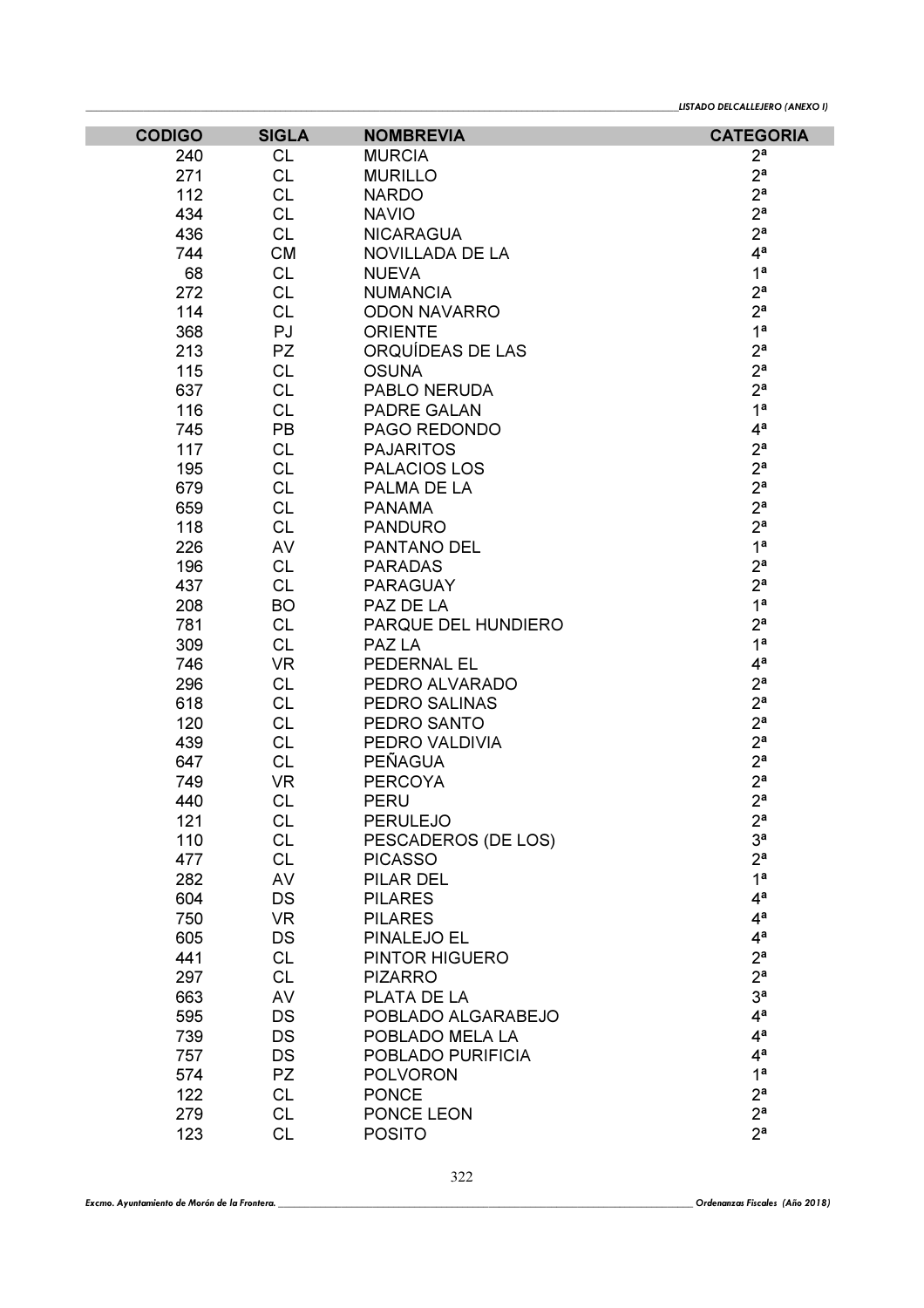| <b>CODIGO</b> | <b>SIGLA</b> | <b>NOMBREVIA</b>      | <b>CATEGORIA</b> |
|---------------|--------------|-----------------------|------------------|
| 656           | <b>CL</b>    | POZO DE SEVILLA       | 3 <sup>a</sup>   |
| 85            | <b>CL</b>    | POZO NUEVO            | 1 <sup>a</sup>   |
| 185           | <b>CL</b>    | POZO BLANCO           | 3 <sup>a</sup>   |
| 752           | <b>CR</b>    | PRUNA A-360           | 4 <sup>a</sup>   |
| 753           | <b>CR</b>    | PRUNA A-363           | 4 <sup>a</sup>   |
| 125           | AV           | <b>PRUNA DE</b>       | 3 <sup>a</sup>   |
| 183           | CL           | PUEBLA CAZALLA        | 3 <sup>a</sup>   |
| 754           | <b>CR</b>    | PUEBLA CAZALLA SE-451 | 4 <sup>a</sup>   |
| 755           | <b>CR</b>    | PUEBLA CAZALLA SE-458 | 4 <sup>a</sup>   |
| 433           | AV           | PUEBLA DE CAZALLA     | 3 <sup>a</sup>   |
| 127           | <b>CL</b>    | PUERTA OLVERA         | 3 <sup>a</sup>   |
| 129           | <b>CL</b>    | PUERTA SEVILLA        | 1 <sup>a</sup>   |
| 443           | <b>CL</b>    | PUERTO ONCALA         | 2 <sup>a</sup>   |
| 735           | DS           | RAMAL MANCERA         | 4 <sup>a</sup>   |
| 751           | DS           | <b>RAMAL PRUNA</b>    | 4 <sup>a</sup>   |
| 132           | <b>CL</b>    | RAMON AUÑON           | 1 <sup>a</sup>   |
| 769           | <b>CL</b>    | RAMONA ROMERO SANCHEZ | 2 <sup>a</sup>   |
| 606           | <b>DS</b>    | <b>RANALA</b>         | 4 <sup>a</sup>   |
| 395           | PG           | <b>RANCHO FASE 1</b>  | 2 <sup>a</sup>   |
| 327           | PG           | <b>RANCHO FASE 2</b>  | 2 <sup>a</sup>   |
| 316           | <b>PL</b>    | <b>RANCHO FASE 3</b>  | 2 <sup>a</sup>   |
| 386           | PG           | RANCHO FASE 4         | 2 <sup>a</sup>   |
| 135           | <b>CL</b>    | <b>REGLA</b>          | 2 <sup>a</sup>   |
| 758           | <b>VR</b>    | <b>REMEDIOS LOS</b>   | 2 <sup>a</sup>   |
| 136           | PZ           | REYES VAZQUEZ LOZANO  | 2 <sup>a</sup>   |
| 786           | <b>CL</b>    | <b>RIENDA</b>         | 2 <sup>a</sup>   |
| 248           | <b>CL</b>    | <b>RINCONADA</b>      | 2 <sup>a</sup>   |
| 445           | <b>CL</b>    | <b>RIO ARGAL</b>      | 2 <sup>a</sup>   |
| 446           | <b>CL</b>    | <b>RIO DARRO</b>      | 2 <sup>a</sup>   |
| 268           | <b>CL</b>    | <b>RIO ERESMA</b>     | 2 <sup>a</sup>   |
| 286           | <b>CL</b>    | <b>RIO ESPARTERO</b>  | 2 <sup>a</sup>   |
| 448           | <b>CL</b>    | <b>RIO GENIL</b>      | 2 <sup>a</sup>   |
| 328           | <b>CL</b>    | <b>RIO GUADAIRA</b>   | 3 <sup>a</sup>   |
| 298           | <b>CL</b>    | <b>RIO GUADALETE</b>  | 2 <sup>a</sup>   |
| 274           | CL           | RIO GUADIANA          | $2^a$            |
| 499           | <b>CL</b>    | <b>RIO GUADIATO</b>   | 2 <sup>a</sup>   |
| 364           | <b>CL</b>    | RIO JARAMA            | 2 <sup>a</sup>   |
| 249           | <b>CL</b>    | <b>RIO JUCAR</b>      | 3 <sup>a</sup>   |
| 251           | <b>CL</b>    | RIO MIÑO              | 3 <sup>a</sup>   |
| 367           | <b>CL</b>    | <b>RIO NALON</b>      | 2 <sup>a</sup>   |
| 449           | <b>CL</b>    | <b>RIO NAVIA</b>      | 2 <sup>a</sup>   |
| 450           | <b>CL</b>    | <b>RIO NERVION</b>    | 2 <sup>a</sup>   |
| 276           | <b>CL</b>    | <b>RIO PISUERGA</b>   | 2 <sup>a</sup>   |
| 308           | <b>CL</b>    | <b>RIO SALADO</b>     | 2 <sup>a</sup>   |
| 230           | <b>CL</b>    | <b>RIO SEGRE</b>      | 2 <sup>a</sup>   |
| 301           | <b>CL</b>    | <b>RIO SEGURA</b>     | 2 <sup>a</sup>   |
| 317           | <b>CL</b>    | <b>RIO SIL</b>        | 2 <sup>a</sup>   |
| 291           | <b>CL</b>    | RIO TAJO              | 2 <sup>a</sup>   |
| 451           | <b>CL</b>    | <b>RIO TIETAR</b>     | 2 <sup>a</sup>   |
| 338           | <b>CL</b>    | <b>RIO TORMES</b>     | 2 <sup>a</sup>   |
| 607           | DS           | <b>RISQUILLO EL</b>   | 4 <sup>a</sup>   |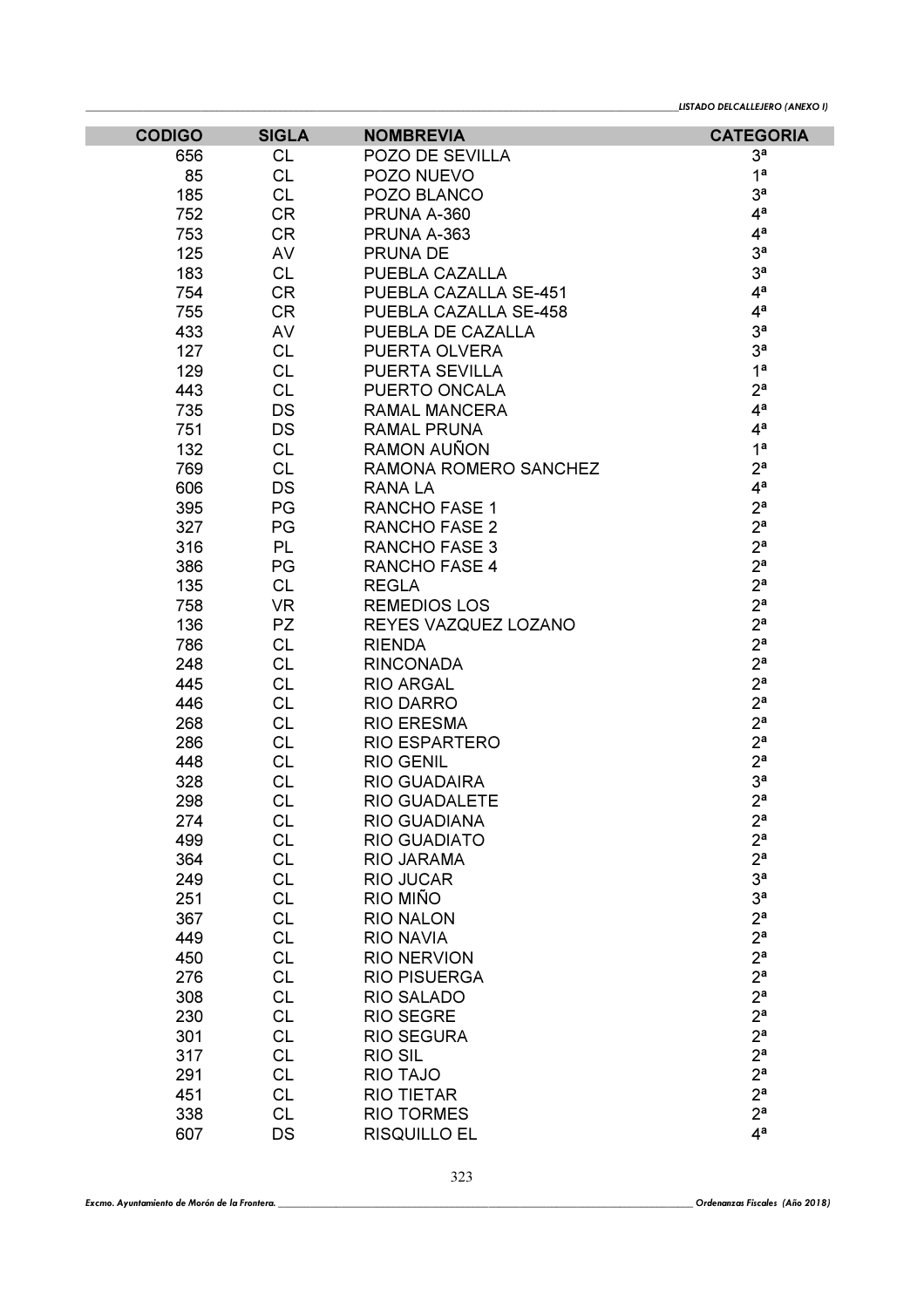| <b>CODIGO</b> | <b>SIGLA</b> | <b>NOMBREVIA</b>        | <b>CATEGORIA</b> |
|---------------|--------------|-------------------------|------------------|
| 252           | <b>CL</b>    | <b>RODEOS LOS</b>       | 2 <sup>a</sup>   |
| 138           | <b>CL</b>    | <b>ROJAS MARCOS</b>     | 1 <sup>a</sup>   |
| 202           | <b>BO</b>    | ROJAS MARCOS DE         | 2 <sup>a</sup>   |
| 789           | <b>CL</b>    | <b>ROMERO RESSENDI</b>  | 2 <sup>a</sup>   |
| 140           | <b>CL</b>    | <b>ROSAL</b>            | 2 <sup>a</sup>   |
| 795           | <b>CL</b>    | <b>ROTATIVA</b>         | 2 <sup>a</sup>   |
| 718           | <b>VR</b>    | <b>ROZALEJO</b>         | 4 <sup>a</sup>   |
| 608           | <b>DS</b>    | <b>ROZAS LAS</b>        | 4 <sup>a</sup>   |
| 633           | <b>CL</b>    | <b>RUBEN DARIO</b>      | 2 <sup>a</sup>   |
| 43            | <b>CL</b>    | <b>RUIZ MEJIAS</b>      | 2 <sup>a</sup>   |
| 142           | <b>CL</b>    | <b>SAGASTA</b>          | 1 <sup>a</sup>   |
| 609           | DS           | <b>SALADO EL</b>        | 4 <sup>a</sup>   |
| 454           | <b>CL</b>    | <b>SALAMANCA</b>        | 2 <sup>a</sup>   |
| 198           | <b>CL</b>    | <b>SALTERAS</b>         | 3 <sup>a</sup>   |
| 453           | <b>CL</b>    | <b>SALVADOR EL</b>      | 2 <sup>a</sup>   |
| 615           | <b>CL</b>    | <b>SAN ANTONIO</b>      | 2 <sup>a</sup>   |
| 660           | <b>CL</b>    | <b>SAN CRISTOBAL</b>    | 3 <sup>a</sup>   |
| 455           | <b>CL</b>    | <b>SAN FERNANDO</b>     | 2 <sup>a</sup>   |
| 145           | <b>CL</b>    | <b>SAN FRANCISCO</b>    | 2 <sup>a</sup>   |
| 199           | <b>PZ</b>    | <b>SAN FRANCISCO DE</b> | 2 <sup>a</sup>   |
| 285           | <b>CL</b>    | <b>SAN JACINTO</b>      | 3 <sup>a</sup>   |
| 147           | <b>CL</b>    | <b>SAN JOSE</b>         | 1 <sup>a</sup>   |
| 522           | PZ           | SAN JOSE DE             | 1 <sup>a</sup>   |
| 302           | <b>CL</b>    | SAN JOSE DE CALASANZ    | 2 <sup>a</sup>   |
| 292           | <b>CL</b>    | <b>SAN JUAN BOSCO</b>   | 2 <sup>a</sup>   |
| 148           | <b>CL</b>    | <b>SAN MIGUEL</b>       | 1 <sup>a</sup>   |
| 254           | <b>CL</b>    | <b>SAN NICOLAS</b>      | 2 <sup>a</sup>   |
| 149           | <b>CL</b>    | <b>SAN ROQUE</b>        | 2 <sup>a</sup>   |
| 150           | <b>CL</b>    | <b>SAN SEBASTIAN</b>    | 1 <sup>a</sup>   |
| 371           | <b>CL</b>    | <b>SANTA AGUEDA</b>     | 3 <sup>a</sup>   |
| 494           | <b>CL</b>    | <b>SANTA ANA</b>        | 2 <sup>a</sup>   |
| 42            | CL           | <b>SANTA CECILIA</b>    | 3 <sup>a</sup>   |
| 334           | <b>CL</b>    | <b>SANTA LUCIA</b>      | 3 <sup>a</sup>   |
| 144           | PZ           | <b>SANTA MARIA DE</b>   | 2 <sup>a</sup>   |
| 151           | <b>CL</b>    | SANTIAGO                | $2^a$            |
| 507           | <b>CL</b>    | SANTIAGO DE CHILE       | 2 <sup>a</sup>   |
| 111           | <b>CL</b>    | SANTO DOMINGO SABIO     | 2 <sup>a</sup>   |
| 456           | <b>CL</b>    | SEBASTIÁN BELALCAZAR    | 2 <sup>a</sup>   |
| 629           | <b>CL</b>    | <b>SEGUIRIYAS</b>       | 2 <sup>a</sup>   |
| 243           | <b>BO</b>    | <b>SEGURA VIVAS A</b>   | 2 <sup>a</sup>   |
| 244           | <b>BO</b>    | <b>SEGURA VIVAS B</b>   | 2 <sup>a</sup>   |
| 245           | <b>BO</b>    | <b>SEGURA VIVAS C</b>   | 2 <sup>a</sup>   |
| 246           | <b>BO</b>    | <b>SEGURA VIVAS D</b>   | 2 <sup>a</sup>   |
| 247           | <b>BO</b>    | <b>SEGURA VIVAS E</b>   | 2 <sup>a</sup>   |
| 668           | <b>CL</b>    | SEÑOR DEL               | 2 <sup>a</sup>   |
| 796           | <b>CL</b>    | <b>SERIGRAFIA</b>       | 2 <sup>a</sup>   |
| 747           | <b>CR</b>    | SEVILLA A-360           | 4 <sup>a</sup>   |
| 611           | DS           | SIERRA DE MONTEGIL      | 2 <sup>a</sup>   |
| 610           | DS           | SIERRA DE SAN JUAN      | 2 <sup>a</sup>   |
| 642           | <b>CL</b>    | SIERRA ESPARTERO        | 2 <sup>a</sup>   |
| 760           | <b>CM</b>    | SIERRA LA               | 4 <sup>a</sup>   |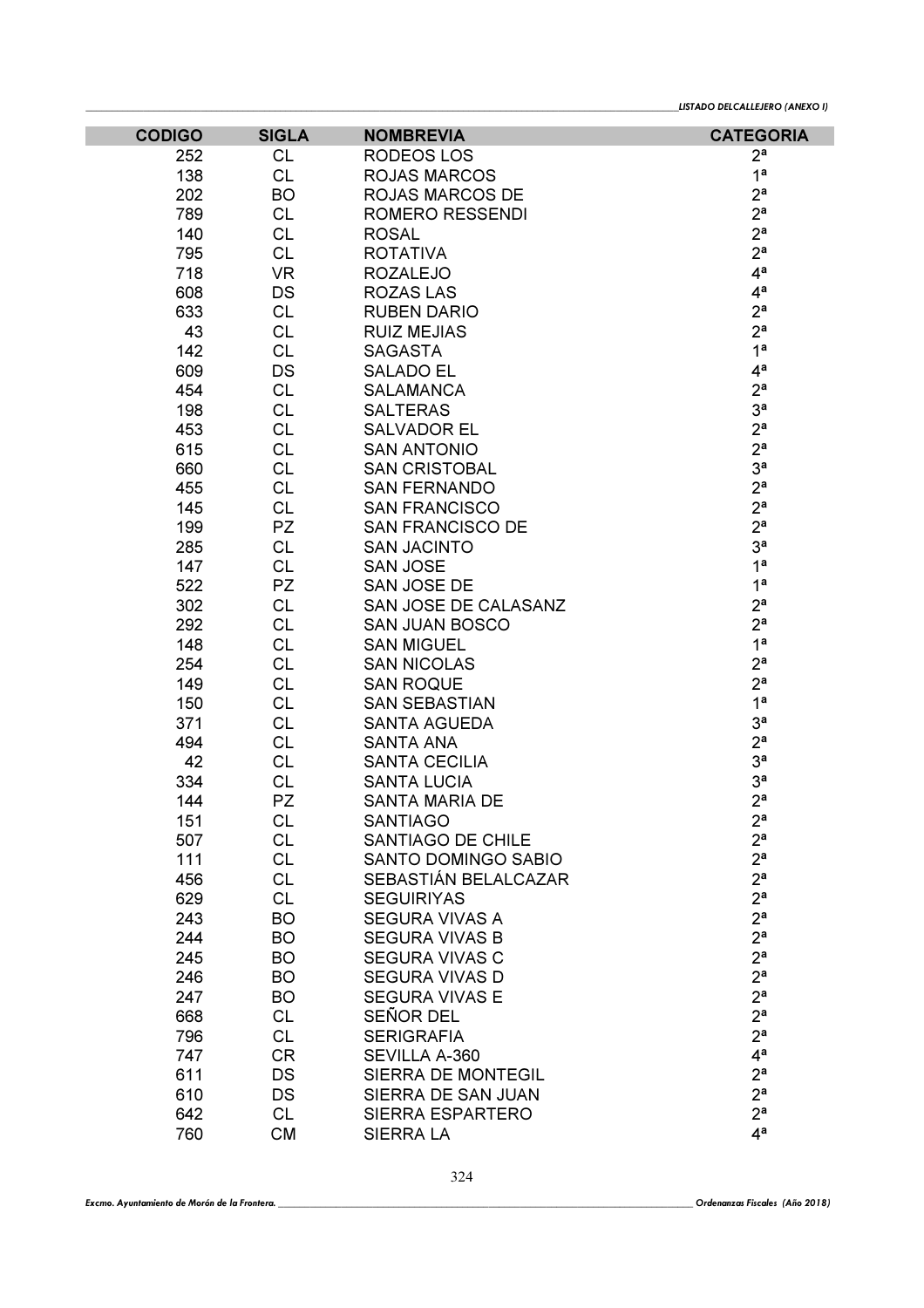| <b>CODIGO</b> | <b>SIGLA</b> | <b>NOMBREVIA</b>               | <b>CATEGORIA</b> |
|---------------|--------------|--------------------------------|------------------|
| 320           | <b>CL</b>    | <b>SIERRA MONTEGIL</b>         | 2 <sup>a</sup>   |
| 640           | <b>CL</b>    | SIERRA SAN JUAN                | 2 <sup>a</sup>   |
| 310           | <b>CL</b>    | SIETE REVUELTAS                | 2 <sup>a</sup>   |
| 452           | <b>CL</b>    | SILLEROS (DE LOS)              | 2 <sup>a</sup>   |
| 714           | <b>CL</b>    | <b>SOL</b>                     | 2 <sup>a</sup>   |
| 370           | <b>CL</b>    | <b>SOLEARES</b>                | 2 <sup>a</sup>   |
| 631           | <b>CL</b>    | SOR ANGELA DE LA CRUZ          | 2 <sup>a</sup>   |
| 153           | <b>CL</b>    | SOR FERMINA URTEAGA            | 2 <sup>a</sup>   |
| 275           | <b>CL</b>    | <b>SORIA</b>                   | 2 <sup>a</sup>   |
| 457           | <b>PS</b>    | <b>TALEGA DE LA</b>            | 2 <sup>a</sup>   |
| 458           | <b>CL</b>    | <b>TARANTO</b>                 | 2 <sup>a</sup>   |
| 155           | <b>CL</b>    | <b>TENIENTE IÑIGO CRUZ</b>     | 2 <sup>a</sup>   |
| 131           | <b>CL</b>    | <b>TENIENTE RAMÍREZ BRENES</b> | 2 <sup>a</sup>   |
| 459           | <b>CL</b>    | <b>TETUAN</b>                  | 2 <sup>a</sup>   |
| 630           | <b>CL</b>    | <b>TIENTOS</b>                 | 2 <sup>a</sup>   |
| 156           | <b>CL</b>    | <b>TIRO</b>                    | 2 <sup>a</sup>   |
| 283           | <b>CL</b>    | <b>TOCINA</b>                  | 2 <sup>a</sup>   |
| 648           | <b>CL</b>    | <b>TORCAL EL</b>               | 2 <sup>a</sup>   |
| 502           | <b>CL</b>    | <b>TREINTA Y DOS</b>           | 4 <sup>a</sup>   |
| 703           | <b>CL</b>    | TRILLA DE LA                   | 3 <sup>a</sup>   |
| 438           | <b>RD</b>    | <b>TRINIDAD DE LA</b>          | 2 <sup>a</sup>   |
| 549           | <b>CL</b>    | <b>TUBERIA</b>                 | 3 <sup>a</sup>   |
| 214           | <b>CL</b>    | <b>TULIPAN</b>                 | 2 <sup>a</sup>   |
| 655           | <b>CL</b>    | <b>TURINA</b>                  | 2 <sup>a</sup>   |
| 323           | <b>CL</b>    | <b>URBION</b>                  | 2 <sup>a</sup>   |
| 463           | <b>CL</b>    | <b>URUGUAY</b>                 | 2 <sup>a</sup>   |
| 158           | <b>CL</b>    | <b>UTRERA</b>                  | 1 <sup>a</sup>   |
| 788           | VL           | <b>VALDES LEAL</b>             | 2 <sup>a</sup>   |
| 270           | <b>CL</b>    | <b>VALENCIA</b>                | 2 <sup>a</sup>   |
| 636           | <b>CL</b>    | <b>VARGAS LLOSA</b>            | 2 <sup>a</sup>   |
| 464           | <b>CL</b>    | VELAZQUEZ                      | 2 <sup>a</sup>   |
| 331           | <b>CL</b>    | <b>VELERO</b>                  | 2 <sup>a</sup>   |
| 465           | <b>CL</b>    | <b>VENEZUELA</b>               | 2 <sup>a</sup>   |
| 343           | CL           | <b>VERDIALES</b>               | 2 <sup>a</sup>   |
| 717           | DS           | VEREDA ALCOBA LA               | 4ª               |
| 719           | DS           | <b>VEREDA ALGARABEJO</b>       | 4 <sup>a</sup>   |
| 137           | <b>CL</b>    | <b>VEREDA ANCHA</b>            | 2 <sup>a</sup>   |
| 670           | <b>VR</b>    | <b>VEREDA MANCERA</b>          | 4 <sup>a</sup>   |
| 736           | <b>DS</b>    | <b>VEREDA MANCERA</b>          | 4 <sup>a</sup>   |
| 748           | <b>DS</b>    | VEREDA PEÑAGUA LA              | 4 <sup>a</sup>   |
| 161           | <b>CL</b>    | <b>VICARIOS</b>                | 1 <sup>a</sup>   |
| 622           | <b>CL</b>    | <b>VICENTE ALEIXANDRE</b>      | 2 <sup>a</sup>   |
| 162           | <b>CL</b>    | <b>VICTORIA</b>                | 2 <sup>a</sup>   |
| 435           | <b>PZ</b>    | <b>VICTORIA DE LA</b>          | 1 <sup>a</sup>   |
| 764           | <b>CL</b>    | <b>VICTORIA KENT</b>           | 2 <sup>a</sup>   |
| 614           | <b>UR</b>    | <b>VICTORIA LA</b>             | 2 <sup>a</sup>   |
| 163           | <b>CL</b>    | <b>VILCHES</b>                 | 4 <sup>a</sup>   |
| 759           | <b>CR</b>    | VILLANUEVA S JUAN A-360        | 4 <sup>a</sup>   |
| 262           | <b>CL</b>    | VILLANUEVA SAN JUAN            | 2 <sup>a</sup>   |
| 467           | <b>CL</b>    | <b>VILLAUD</b>                 | 2 <sup>a</sup>   |
| 303           | <b>CL</b>    | <b>VIOLETA</b>                 | 2 <sup>a</sup>   |